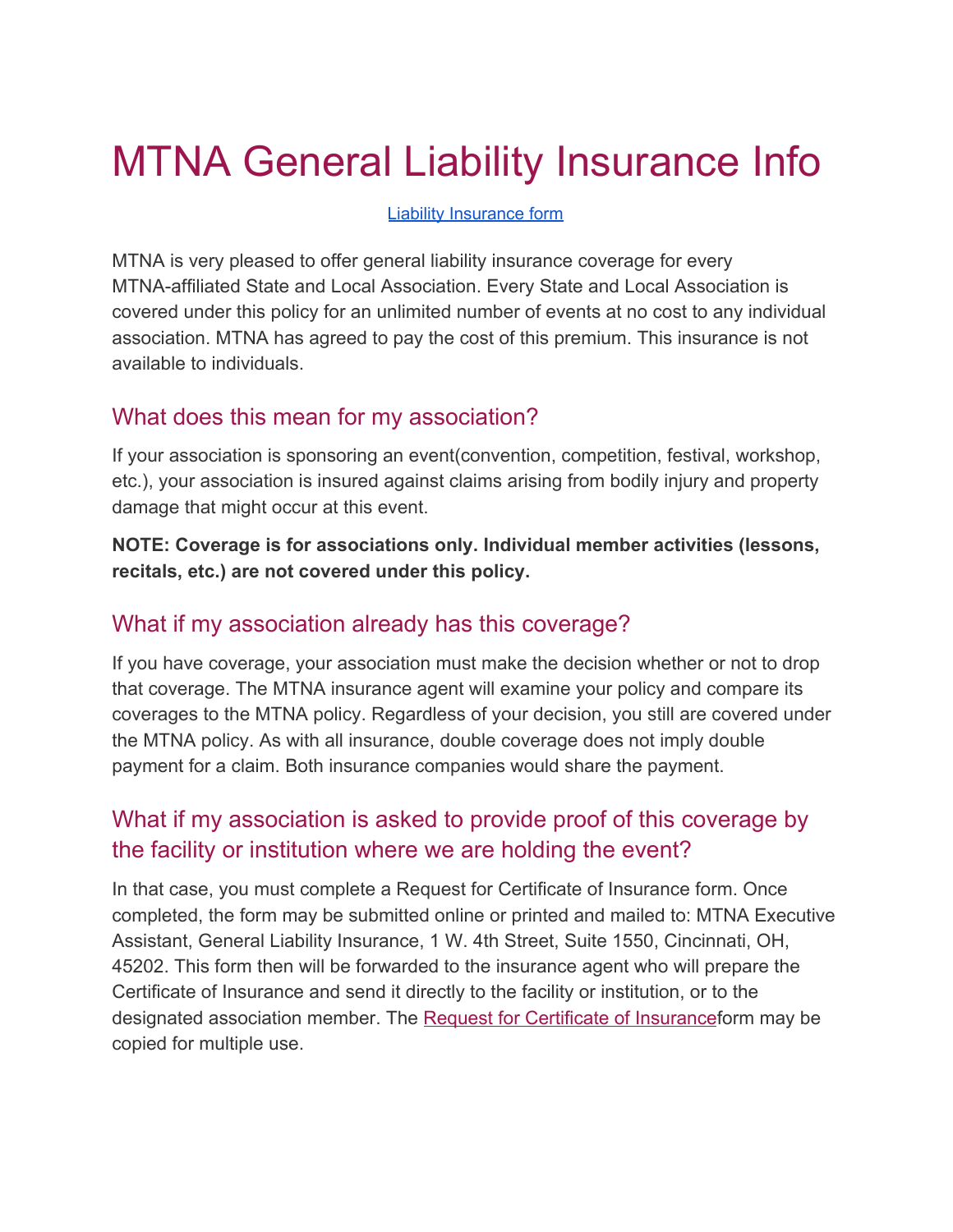## What other coverage is included in this policy?

Local associations are covered for the commercial general liability as described in the following Summary of Coverage (No. 3.) In addition, state associations have coverage against property loss/damage (property owned by the state association), property loss/damage (property owned, rented, leased or borrowed at an event site), bodily injury and property damage resulting from an accident in a non-owned or hired automobile and loss of association funds due to dishonesty of the state treasurer.

This information is for your association records. You will not receive a copy of the policy, which will remain at MTNA National Headquarters. Please remember that this coverage may be requested for an unlimited number of events. Every association, both state and local, has a limit of \$1,000,000 per occurrence. In addition, MTNA provides an additional \$2,000,000 per occurrence of umbrella insurance, for a total per occurrence of \$3,000,000 in coverage. If you need a Certificate of Insurance for more than one facility or institution in one year, these certificates will be sent to you upon request.

This coverage is written by the Cincinnati Insurance Company.

Agency:

RiskSOURCE/Clark‑Theders Insurance Agency, Inc.

Rick Theders

P.O. Box 62386

Cincinnati, OH 45262

(888) 779-2800

#### **Summary of Coverage**

- 1. Property
	- A. Limit: \$10,000 Unnamed Locations-Each Location
	- B. Deductible: \$500 Per Occurrence
	- C. Coverage to be written on "Special Causes of Loss" form.
	- D. Valuation for property is Replacement Cost.
	- E. Coverage Extensions:
	- F. Valuable Papers and Records, Including Electronic or Magnetic Media
	- G. Cost to Research and Replace: Limit: \$15,000
	- H. Property Off Premises-Covers Personal Property Away from the Affiliate's Office and In Transit: Limit: \$10,000